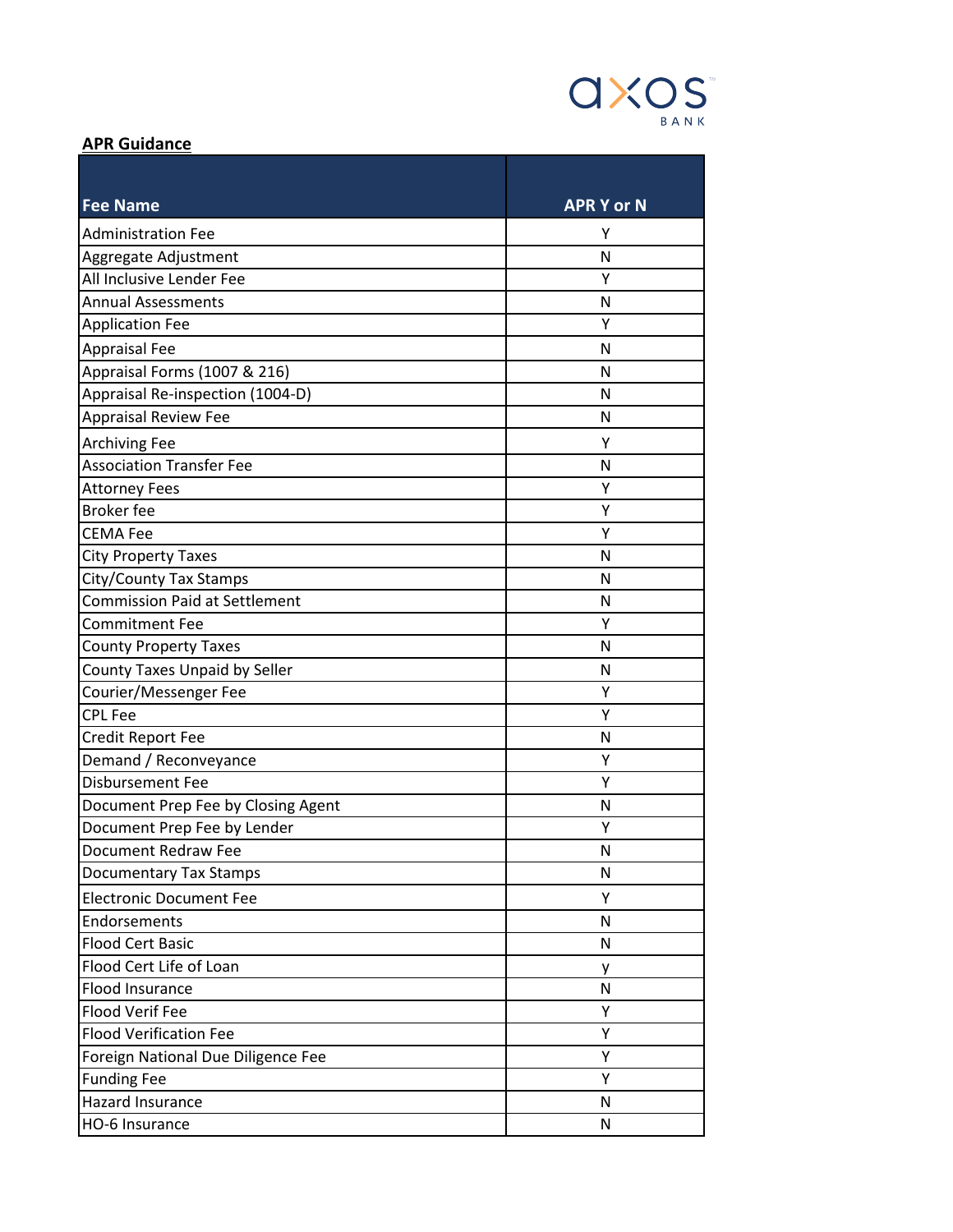| <b>HOA Prorated Assessments</b>                      | N |
|------------------------------------------------------|---|
| <b>HOA Questionnaire Fee</b>                         | Υ |
| <b>HOA Setup Fee</b>                                 | N |
| Home Inspection Fee                                  | N |
| Home Warranty Fee                                    | N |
| Intangible Tax                                       | N |
| Lender Fee                                           | Y |
| Lender Portion of NY Transfer Tax                    | N |
| Lenders Title Insurance                              | N |
| Lien Search                                          | N |
| Loan Discount Fee                                    | P |
| Loan Payoff Fee                                      | Υ |
| Loan Tie-In Fee                                      | Υ |
| <b>Local Tax Stamps</b>                              | N |
| <b>Mansion Tax</b>                                   | N |
| <b>MERS</b> Fee                                      | Υ |
| Messenger Fee                                        | Y |
| <b>Misc Prepaids</b>                                 | N |
| <b>Misc Services</b>                                 | N |
| Mortgage Transfer/Excise Tax                         | N |
| Municipal Lien Certificate                           | Υ |
| <b>Natural Hazard Disclosure</b>                     | N |
| Notary Fee - over state allowed fee per signature    | Υ |
| Notary - at or below state allowed fee per signature | N |
| NY Lien Search Liability Coverage                    | Υ |
| NY Mortgage Tax                                      | N |
| <b>Origination Fee</b>                               | Υ |
| <b>Outside Processing Fee</b>                        | Υ |
| <b>Owners Title Insurance</b>                        | N |
| Pest Inspection                                      | N |
| Premium Tax                                          | N |
| <b>Prepaid Interest</b>                              | P |
| <b>Processing Fee</b>                                | Υ |
| <b>Realtor Compensation Fee</b>                      | N |
| <b>Recordation Tax</b>                               | N |
| <b>Recording Fee</b>                                 | N |
| <b>Recording Service Fee</b>                         | Y |
| Re-draw Fee (Doc Prep)                               | Υ |
| <b>School Taxes</b>                                  | N |
| Seller Credit                                        | N |
| Septic Inspection                                    | N |
| Servicing Holdback                                   | N |
| Settlement or Closing                                | Y |
| Single Premium Mortgage Insurance                    | Υ |
| <b>State Tax Stamps</b>                              | N |
| <b>Subescrow Fee</b>                                 | Υ |